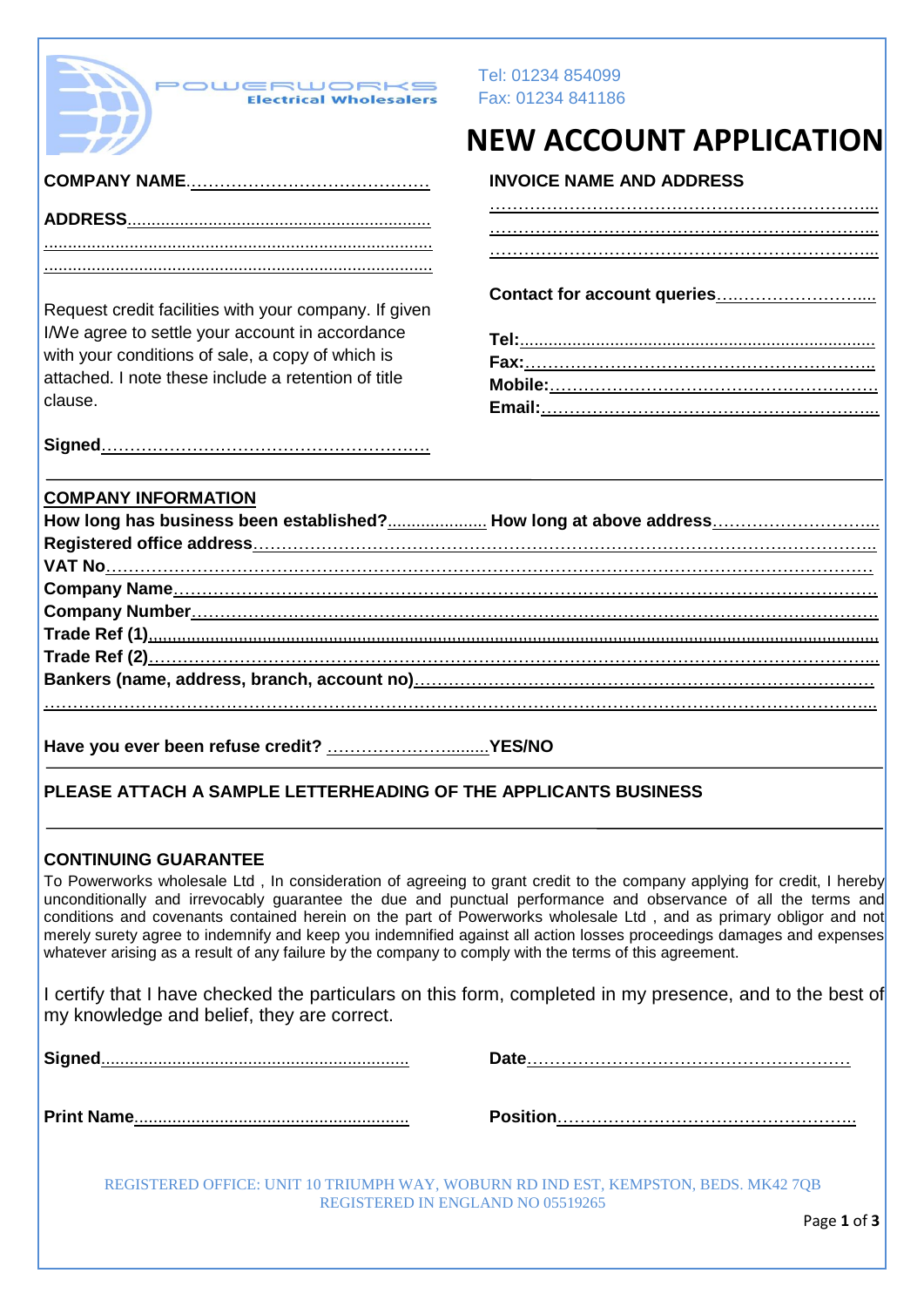## CONDITIONS OF SALE

- **1. General** All goods supplied by us are sole only upon the following conditions. The placing of an order for any such goods, or the Acceptance of our quotation or tender or of delivery of the goods, includes acceptance of the following conditions. Unless expressly agreed by us in writing, any other terms or conditions (including any which may be contained in your order) are excluded. Unless expressly incorporated in our quotation or tender, all descriptions, illustrations, drawings, dimensions, weights, measures, specifications, standards of performance, or other descriptive matter or precontractural statements are approximate only and shall not form part of the contract. Our record of any order placed by you verbally shall be conclusive as to the type of quantity of produce and the point and date of delivery.
- **2. Validity** Unless previously withdrawn, our quotation is open for acceptance within the period stated therein or, when no period is stated, within 30 days after its date, and is subject to written confirmation by us at the time of acceptance. All goods are offered subject to their being available upon receipt of order.
- **3. Delivery** Unless otherwise specified, the price quoted includes delivery to any premises specified by you within our vehicle delivery area, full details of which are available on request. The risk in all goods passes to you when they first enter those premises or are placed in store under clause 5. We reserve the right to choose the method of transport, to charge for deliveries outside or vehicle delivery area, and to charge you with all manufacturers carriage charges for special items.
- **4. Delivery Times** Any times quoted for delivery are to date from receipt by us of your written order and all necessary information to enable us to put the work in hand.
- **5. Delay in Delivery** If we do not receive sufficient forwarding instructions, within 14 days after notification that the goods are ready for dispatch, you will either take delivery or arrange for storage. Otherwise we shall be entitled to arrange storage on your behalf and at your risk, either at our own works (making a charge of 5% of the invoice value of the goods per month) or elsewhere; we shall also be entitled to payment as if the goods have been duly delivered. All charges for storage,

insurance or damage will be payable by you.

- **6. Acceptance** Unless you give use written notice within 7 days from the date of delivery that the goods are not in conformity with the contract, you are deemed to have accepted the goods.
- **7. Passing Of Property** Notwithstanding delivery, all goods supplied by us will remain our absolute property until you pay in full for them and for all other goods previously supplied by us. You will store the goods in such a way that they are readily identifiable as our property, but you may, as trustees for us, sell them to a third party in the normal course of your business. Upon any sale by you of the goods (either alone or with other items) all rights which you have against the buyer shall automatically vest is us. We shall be entitled, immediately, after giving notice of our intention of repossess, to enter upon any premises with such transport as may be necessary and repossess any goods to which we have title under this clause.
- **8. Loss Or Damage In Transit** Any shortage or damage must be clearly stated upon the drivers delivery sheet and a written statement of the facts received at our premises and by the carrier (if not ourselves) within 3 days after the date of delivery, otherwise no claim will be entertained. The package and contents should be retained for examination.

Written notice of a non-delivery must be received at our premises within 7 days after the date of invoice. Time is of the essence of this clause. Our liability in respect of any claim accepted under this clause is limited to making up the shortage or replacing any goods proved to have been damaged or lost in transit to the point of delivery, and we accept no liability for any loss or damage suffered by you, whether direct or consequential and howsoever arising.

**9. Packing Etc.** Crates, cases, pallets, stillages or skids or other returnable packaging are not included in the quoted price, and will be charged at current rates. You will, however, be credited with the amount charged when it is returned to us in good condition with the amount charged when it is returned to us in good condition within 14 days of the date of our invoice. Cable drums will be charge in accordance with the makers' drum schedules.